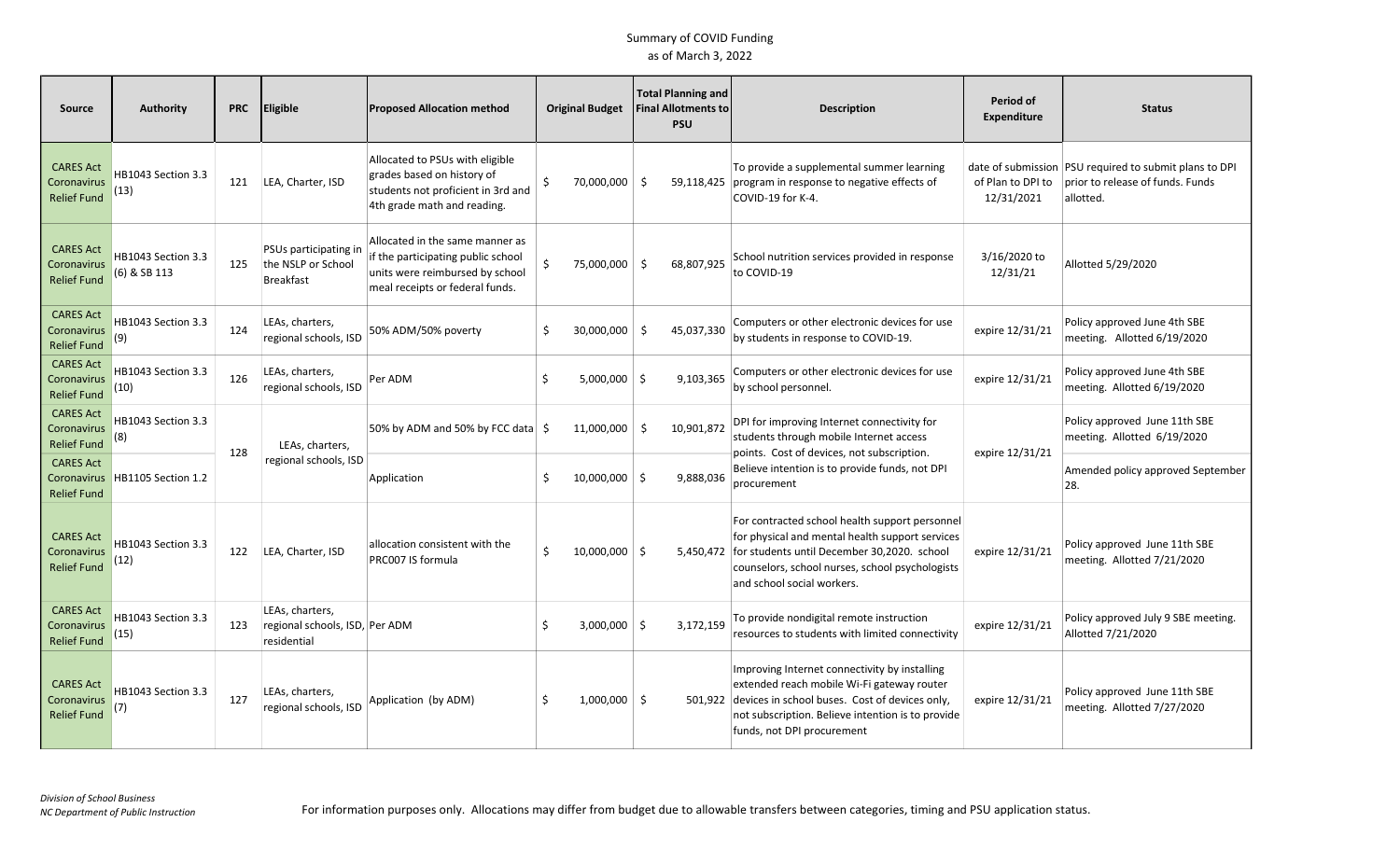| Source                                                             | <b>Authority</b>                                                       | <b>PRC</b> | <b>Eligible</b>                                                       | <b>Proposed Allocation method</b>                         |          | <b>Original Budget</b> | <b>Total Planning and</b><br><b>Final Allotments to</b><br><b>PSU</b> | <b>Description</b>                                                                                                                                                                                                                                           | Period of<br><b>Expenditure</b> | <b>Status</b>                                                                                                              |
|--------------------------------------------------------------------|------------------------------------------------------------------------|------------|-----------------------------------------------------------------------|-----------------------------------------------------------|----------|------------------------|-----------------------------------------------------------------------|--------------------------------------------------------------------------------------------------------------------------------------------------------------------------------------------------------------------------------------------------------------|---------------------------------|----------------------------------------------------------------------------------------------------------------------------|
| <b>CARES Act</b><br>Coronavirus<br><b>Relief Fund</b>              | HB1043 Section 3.3<br>(14)                                             | 129        | LEA, charter,<br>regional ISD                                         | Application for new contracts or<br>expansion of licenses | Ś.       | 1,488,000 \$           | 1,295,018                                                             | To assist PSUs in providing remote instruction<br>by expanding the learning management<br>platform                                                                                                                                                           | expire 12/31/21                 | Policy approved June 11th SBE<br>meeting. Allotted 7/27/2020                                                               |
| <b>CARES Act</b><br>Coronavirus<br><b>Relief Fund</b>              | HB1043 Section 3.3<br>(16) & HB1023<br>section 1.1(d) (64) &<br>HB1105 | 132        | PSU                                                                   | Grants                                                    | -Ś       | 37,000,000 \$          | 30,339,856                                                            | Grants to public school units for extraordinary<br>costs of providing Extended School Year<br>Services or future services for exceptional<br>children.                                                                                                       | expire 12/31/21                 | Policy approved June 11th SBE<br>meeting. \$15.5m allotted 8/4/2020.<br>All allotted                                       |
| <b>CARES Act</b><br>Coronavirus<br><b>Relief Fund</b>              | HB1043 Section 3.3<br>(18)                                             | 133        | Non profits and non<br>profits working with Grant application<br>LEAs |                                                           |          | $5,000,000$ \$         | 4,512,875                                                             | The Extended Learning and Integrated Student<br>Supports Competitive Grant Program. 3:1<br>Match requirement. Grants are for 2019-20<br>and 2020-21                                                                                                          |                                 | Policy approved July 9 SBE meeting.<br>expired 12/30/20 Grantees approved by SBE on August<br>6. Allotted Sept 18. Expired |
| <b>CARES Act</b><br>Coronavirus<br><b>Relief Fund</b>              | HB1043 Section 3.3<br>(11)                                             | 135        | DPI and LEA                                                           | 50% ADM/50% poverty                                       | Ŝ        | $4,500,000$ \$         |                                                                       | to establish a shared cybersecurity<br>3,760,563 infrastructure and district cybersecurity<br>monitoring and support.                                                                                                                                        | expire 12/31/21                 | Policy approved August 6 SBE<br>meeting. \$3,452,400 allotted Aug 20.                                                      |
| <b>CARES Act</b><br>Coronavirus<br><b>Relief Fund</b>              | HB1043 Section 3.3<br>(17)                                             | <b>NA</b>  | Residential Schools                                                   | Managed by DPI                                            | .S       | $660,029$ \$           | 660.029                                                               | The Governor Morehead School for the Blind,<br>the Eastern NC School for the Deaf, and the NC<br>School for the Deaf for school nutrition,<br>cleaning, sanitizing, remote learning,<br>compensatory services, and Extended School<br>Year Services.         | expire 12/31/21                 | Residential School budget                                                                                                  |
| <b>CARES Act</b><br>Coronavirus<br><b>Relief Fund</b>              | HB1023 section<br>$1.1(d)$ (63) &<br>HB1105                            | 137        | PSU                                                                   | Weighted per ADM based on<br>operating phase A,B or C     | Ŝ.       | 27,000,000             | -Ś                                                                    | 30,484,485 Personal protective equipment (PPE)                                                                                                                                                                                                               | expire 12/31/21                 | Policy approved Sept 28 SBE meeting.<br>Allotted 11/19/2020                                                                |
| <b>CARES Act</b><br>Coronavirus   SL 2020-27<br><b>Relief Fund</b> |                                                                        | 134        | PSU                                                                   | Low wealth supplemental formula $\frac{1}{2}$             |          | 22,000,000             | -\$<br>38,494,304                                                     | Supplemental instructional services to low<br>wealth counties                                                                                                                                                                                                | expire 12/31/21                 | Funds available 07/09/2020. allotted<br>on Aug 20, 2020.                                                                   |
| <b>CARES Act</b><br>Coronavirus<br><b>Relief Fund</b>              | HB1105(90)                                                             | 136        | Mt Airy schools                                                       | Direct appropriation                                      | Ŝ.       | $115,000$ \$           | 115,000                                                               | To establish the Smart School Bus Safety Pilot<br>Program                                                                                                                                                                                                    | expire 12/31/21                 | Policy approved Sept 28 SBE meeting.<br>Allotted Oct 7, 2020                                                               |
| <b>CARES Act</b><br>Coronavirus<br><b>Relief Fund</b>              | HB1105(91)                                                             |            | Alamance -<br><b>Burlington schools</b>                               | Direct appropriation                                      | <b>S</b> | $1,000,000$ \$         | 1,000,000                                                             | For school nutrition, , transportation,<br>technology, remote instruction materials and<br>services, PPE, temperature screening tools,<br>Alamance-Burlington Connects Initiative, and<br>other goods and services necessitated by the<br>COVID-19 pandemic. | expire 12/31/21                 |                                                                                                                            |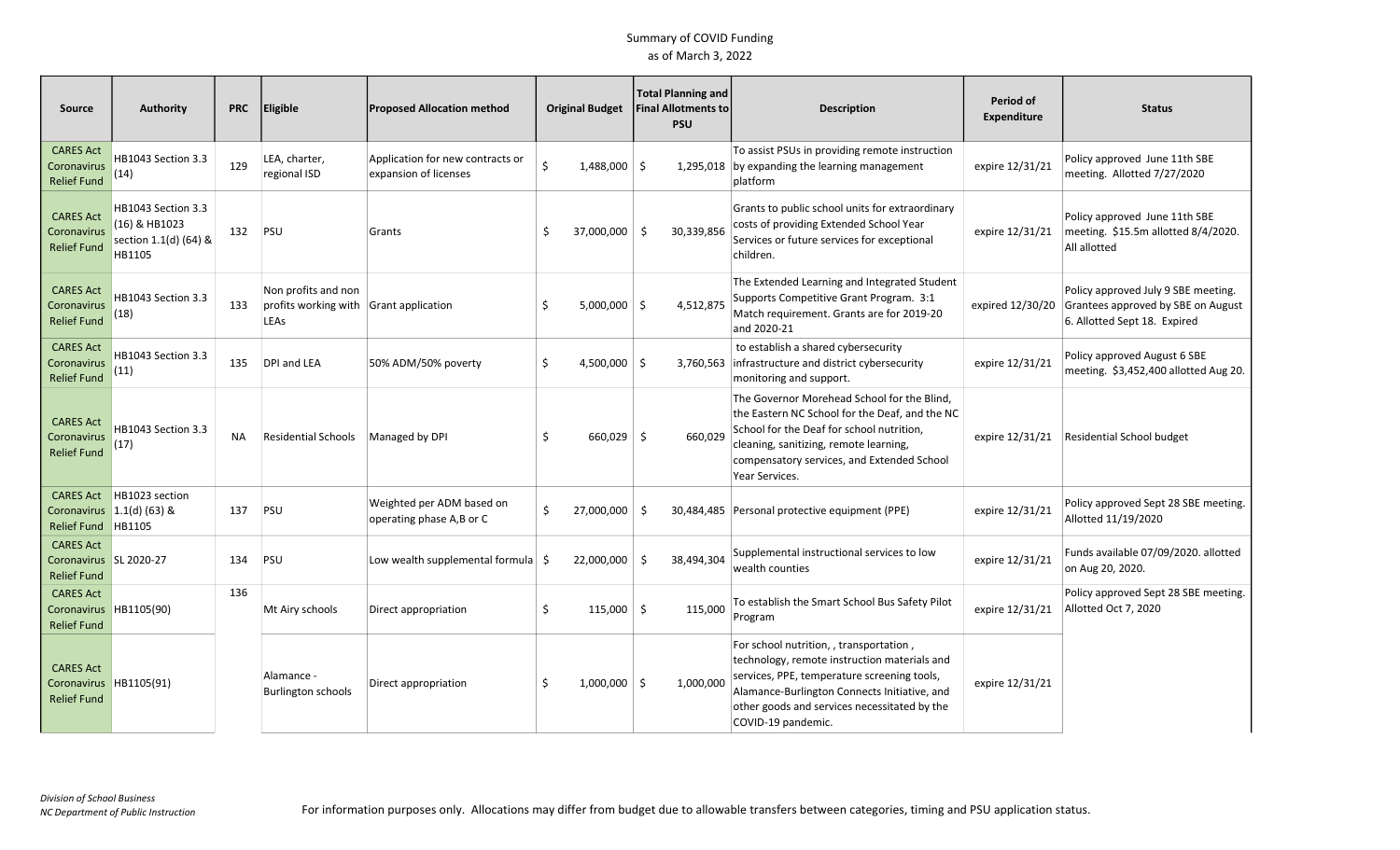| <b>Source</b>                                                    | Authority                                 | <b>PRC</b> | Eligible                                                                         | <b>Proposed Allocation method</b>                                                                                                                                 |    | <b>Original Budget</b> |      | Total Planning and<br><b>Final Allotments to</b><br><b>PSU</b> | <b>Description</b>                                                                                                                                                                                                       | Period of<br><b>Expenditure</b> | <b>Status</b>                                                                                     |
|------------------------------------------------------------------|-------------------------------------------|------------|----------------------------------------------------------------------------------|-------------------------------------------------------------------------------------------------------------------------------------------------------------------|----|------------------------|------|----------------------------------------------------------------|--------------------------------------------------------------------------------------------------------------------------------------------------------------------------------------------------------------------------|---------------------------------|---------------------------------------------------------------------------------------------------|
| <b>CARES Act</b><br>Coronavirus HB1105(92)<br><b>Relief Fund</b> |                                           |            | Bertie, Camden,<br>Chowan,<br>Perquimans, Tyrrell,<br>Washington                 | Per ADM                                                                                                                                                           | Ŝ. | $500,000$ \$           |      |                                                                | For school nutrition, , transportation,<br>technology, remote instruction materials and<br>500,000 services, PPE, temperature screening tools, and<br>other goods and services necessitated by the<br>COVID-19 pandemic. | expire 12/31/21                 |                                                                                                   |
| <b>CARES Act</b><br>Coronavirus<br><b>Relief Fund</b>            | HB1105(89)                                |            | Community in<br>Schools of NC                                                    | Direct appropriation                                                                                                                                              | Ŝ  | $1,100,000$ \$         |      |                                                                | To provide PPEA and assistance to K-12<br>1,100,000 students with remote instruction, nutrition,<br>family support and mental health                                                                                     | expire 12/31/21                 |                                                                                                   |
| <b>CARES Act</b><br>Coronavirus HB1105(92)<br><b>Relief Fund</b> |                                           | 138        | PSU                                                                              | Application                                                                                                                                                       | S  | $1,000,000$ \$         |      | 891.948                                                        | Make available to PSUs one or more Gaggle<br>safety management products to enhance<br>student safety while providing remote<br>instruction                                                                               | expire 6/30/21                  | Policy approved Oct 8 SBE meeting.<br>Allotted Oct 30, 2020                                       |
| <b>CARES Act</b><br>Coronavirus HB1105(96)<br><b>Relief Fund</b> |                                           | N/A        | UNC - not<br>administered by DPI                                                 | N/A                                                                                                                                                               | Ś. | 1.000.000              |      | N/A                                                            | For the New Teacher Support Program to<br>provide mentoring and coaching support to<br>beginning teachers who are employed in a<br>public school most impacted by COVID at no<br>cost to the LEA                         | expire 12/30/20                 | For information purposes only - Not<br>administered by SBE/DPI                                    |
| <b>CARES Act</b><br><b>ESSER1</b>                                | $K-12$ emergency<br>Relief Fund (ESSER I) | 163        | All LEAs, charters,<br>Lab, Regional and<br>ISD who received<br>Title I, Part A. | Allocations to eligible units are<br>made in proportion to the<br>amount of funds such units<br>received under Title I, Part A in<br>the most recent fiscal year. | S. | 356,680,446            | - \$ |                                                                | 357,848,083 Allocation with a broad allowable use                                                                                                                                                                        | Sept 30,2022                    | Allotments distributed based on<br>approved applications/budgets                                  |
| <b>CARES Act</b><br>9.5%                                         | <b>ESSER I- State</b><br>reserve-SBE      | 164        | PSUs - charter<br>schools                                                        | Allotted per formula - minimum<br>of \$45 per ADM                                                                                                                 | Ś. | $2,226,662$ \$         |      |                                                                | Funding ineligible, waived and underfunded<br>1,964,905 PSUs for CARE Act K-12 emergency funds a<br>minimum of \$45 per ADM                                                                                              | Sept 30,2022                    | Budget approved by SBE July 9th<br>meeting. Allotment policy approved<br>SBE Sept 3rd. 2020       |
| <b>CARES Act</b><br>9.5%                                         | <b>ESSER I- State</b><br>reserve-SBE      | 165        | PSUs                                                                             | $$$ per K-8 ADM                                                                                                                                                   | Ŝ. | 10.800.000             | -Ś   | 10.800.000                                                     | Subscribe to K-8 packaged curricula - Funding<br>to purchase 1 year subscription to high quality,<br>standards aligned digital curriculum packages<br>selected by PSU                                                    | Sept 30,2022                    | Budget approved by SBE July 9th<br>meeting. Allotment policy approved<br>Sept 28 2020 SBE meeting |
| <b>CARES Act</b><br>9.5%                                         | <b>ESSER I-State</b><br>reserve-SBE       | 166        | N/A                                                                              | current canvas licenses                                                                                                                                           |    | $3,500,000$ \$         |      | 3,499,765                                                      | Convert remaining district contracts to single<br>statewide contract with higher support.                                                                                                                                | Sept 30,2022                    | Budget approved by SBE July 9th<br>meeting. Allotment policy approved<br>Sept 28 2020 SBE meeting |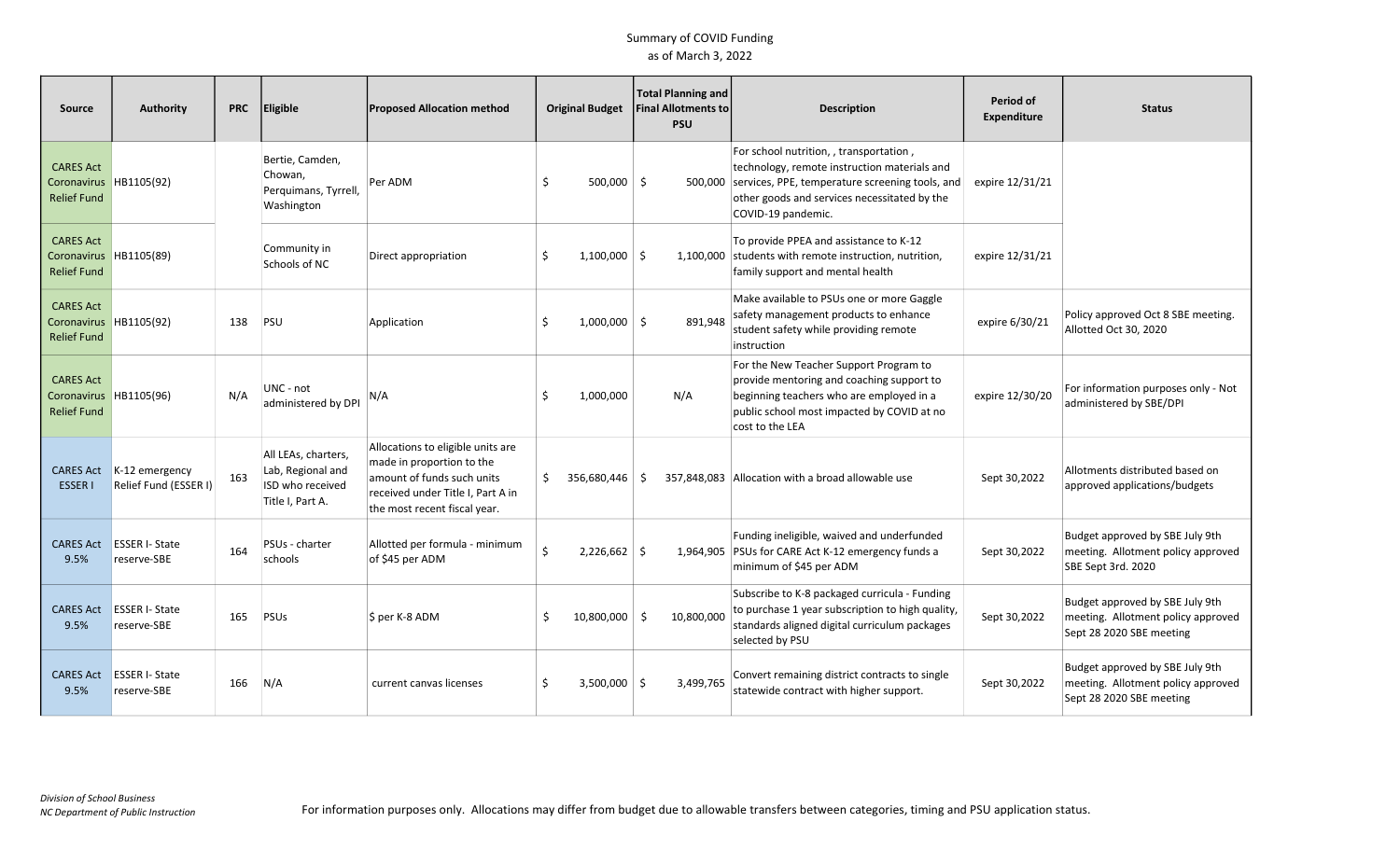| <b>Source</b>            | <b>Authority</b>                     | <b>PRC</b> | Eligible           | <b>Proposed Allocation method</b> |    | <b>Original Budget</b> | <b>Total Planning and</b><br><b>Final Allotments to</b><br><b>PSU</b> | <b>Description</b>                                                                                                                                                                                                                                                                                | Period of<br><b>Expenditure</b> | <b>Status</b>                                                                                     |
|--------------------------|--------------------------------------|------------|--------------------|-----------------------------------|----|------------------------|-----------------------------------------------------------------------|---------------------------------------------------------------------------------------------------------------------------------------------------------------------------------------------------------------------------------------------------------------------------------------------------|---------------------------------|---------------------------------------------------------------------------------------------------|
| <b>CARES Act</b><br>9.5% | <b>ESSER I- State</b><br>reserve-SBE | 167        | PSUs               | by application                    | \$ | $10,000,000$ \$        | 9,165,555                                                             | Specifically, exceptional children funding for<br>future services. Funds to provide instructional<br>support to students and provide ongoing<br>growth toward learning targets.                                                                                                                   | Sept 30,2022                    | Budget approved by SBE July 9th<br>meeting. Allotment policy approved<br>Sept 28 2020 SBE meeting |
| <b>CARES Act</b><br>9.5% | <b>ESSER I- State</b><br>reserve-SBE | 168        | LEAs, charter, lab | by application                    | Ŝ. | $4,471,200$ \$         | 4,400,000                                                             | Funds to DPI to hold in reserve and to award as<br>grants, approved by the SBE, or establishing<br>PSU partnerships with community<br>organizations to provide supervised care for<br>K-8 students without at-home supervision<br>available on remote learning days based on<br>developed process | Sept 30,2022                    | Budget approved by SBE July 9th<br>meeting. Allotment policy approved<br>SBE Sept 3rd. 2020       |
| <b>CARES Act</b><br>9.5% | <b>ESSER I-State</b><br>reserve-SBE  | N/A        | UNC/TV             | N/A                               | \$ | 1,000,000              | N/A                                                                   | UNC/TV Other Partnerships                                                                                                                                                                                                                                                                         | Sept 30,2022                    | Approved by SBE July 9th 2020<br>meeting                                                          |
| <b>CARES Act</b><br>9.5% | <b>ESSER I-State</b><br>reserve-SBE  | N/A        | N/A                | N/A                               | \$ | 100,000                | N/A                                                                   | Stipends for regional/state teachers of the year<br>and EL, EC teacher representatives to record<br>video lessons for use by other schools/teachers<br>and for possible inclusion into a custom digital<br>curricula platform.                                                                    | Sept 30,2022                    | Approved by SBE July 9th 2020<br>meeting                                                          |
| <b>CARES Act</b><br>9.5% | <b>ESSER I-State</b><br>reserve-SBE  | N/A        | Friday Institute   | N/A                               | \$ | 250,000                | N/A                                                                   | Proof of Concept with Friday Institute to pilot<br>approaches to connectivity gap                                                                                                                                                                                                                 | Sept 30,2022                    | Approved by SBE July 9th 2020<br>meeting                                                          |
| <b>CARES Act</b><br>9.5% | <b>ESSER I- State</b><br>reserve-SBE | N/A        | Friday Institute   | N/A                               | \$ | 75,000                 | N/A                                                                   | Friday Institute Task Order - Access to quality<br>professional development to improve quality<br><b>Blended Learning</b>                                                                                                                                                                         | Sept 30,2022                    | Approved by SBE July 9th 2020<br>meeting                                                          |
| <b>CARES Act</b><br>9.5% | <b>ESSER I-State</b><br>reserve-SBE  | N/A        | N/A                | N/A                               | Ś. | 325,000                | N/A                                                                   | Expanded support for professional<br>development for NC Educators as they build<br>their capacity for high-quality culturally<br>relevant virtual and remote teaching and<br>learning.                                                                                                            | Sept 30,2022                    | Approved by SBE July 9th 2020<br>meeting                                                          |
| <b>CARES Act</b><br>9.5% | <b>ESSER I- State</b><br>reserve-SBE | N/A        | N/A                | N/A                               | Ś  | 322,941                | N/A                                                                   | Expanded support for professional<br>development for NC Educators as they build<br>their capacity for high-quality culturally<br>relevant virtual and remote teaching and<br>learning.                                                                                                            | Sept 30,2022                    | Approved by SBE July 9th 2020<br>meeting                                                          |
| <b>CARES Act</b><br>9.5% | <b>ESSER I- State</b><br>reserve-SBE | N/A        | N/A                | N/A                               | Ś  | 4,528,800              | N/A                                                                   | Rebuilding the staff capacity within the NCDPI<br>to lead district and school transformation and<br>provide a regional and statewide system of<br>support.                                                                                                                                        | Sept 30,2022                    | Approved by SBE July 9th 2020<br>meeting                                                          |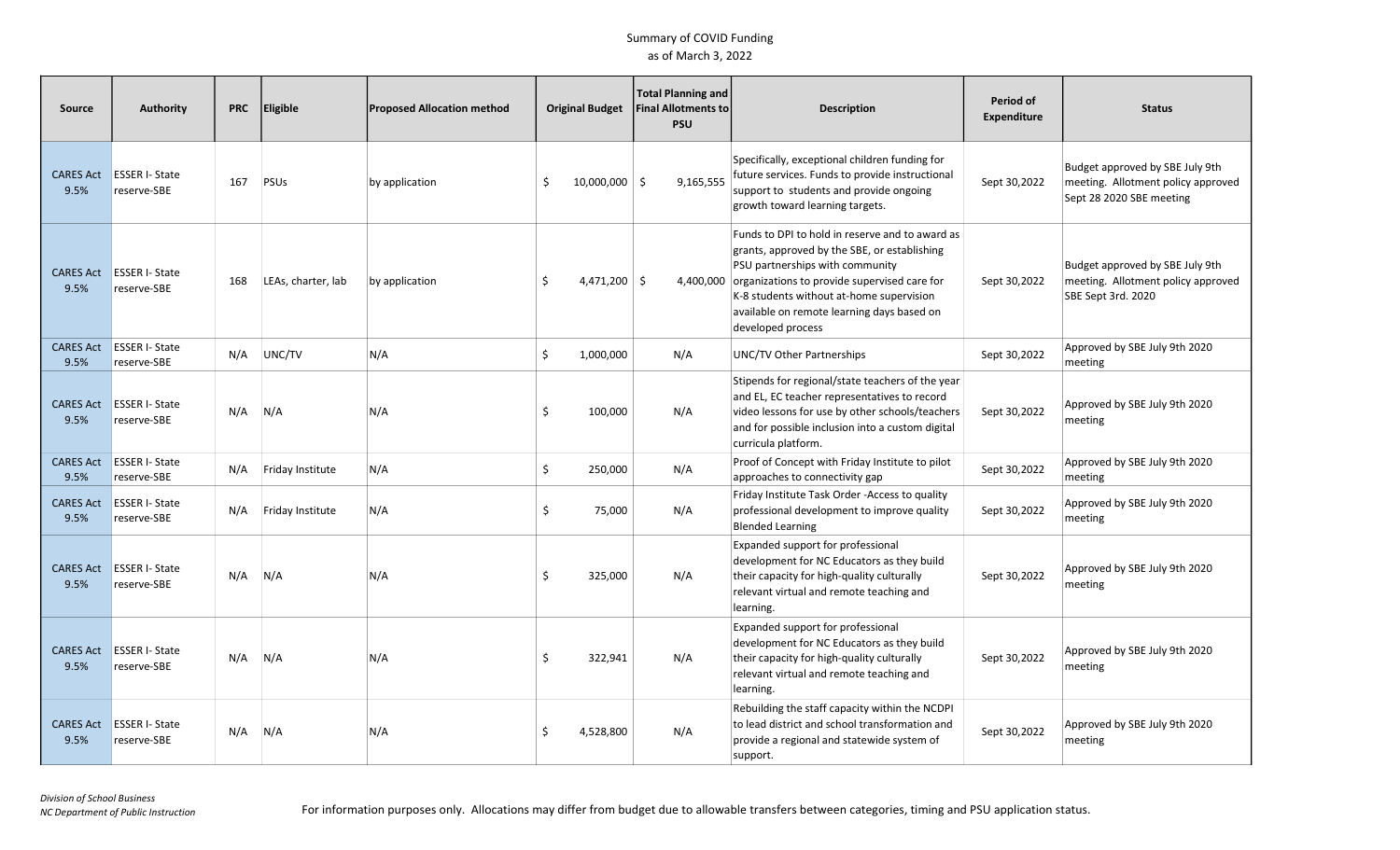| Source                           | Authority                                                                                          | <b>PRC</b> | <b>Eligible</b>                                                                  | <b>Proposed Allocation method</b>                                                                                                             |    | <b>Original Budget</b> | <b>Total Planning and</b><br><b>Final Allotments to</b><br><b>PSU</b> | <b>Description</b>                                                                                                                                                                                                                       | Period of<br><b>Expenditure</b> | <b>Status</b>                                                                                                         |
|----------------------------------|----------------------------------------------------------------------------------------------------|------------|----------------------------------------------------------------------------------|-----------------------------------------------------------------------------------------------------------------------------------------------|----|------------------------|-----------------------------------------------------------------------|------------------------------------------------------------------------------------------------------------------------------------------------------------------------------------------------------------------------------------------|---------------------------------|-----------------------------------------------------------------------------------------------------------------------|
| <b>CARES Act</b><br>9.5%         | <b>ESSER II State</b><br>reserve SL 2021-4<br>(Fiscal Research<br>authorized change<br>to ESSER I) | N/A        | Duke                                                                             | N/A                                                                                                                                           | Ŝ  | 500,000                | N/A                                                                   | contract to collect data on staff and student<br>metrics in Plan A                                                                                                                                                                       | Sept 30,2022                    | Approved March 2021 by SBE.                                                                                           |
| <b>CARES Act</b>                 | <b>ESSER I State</b><br>0.5% admin Reserve admin                                                   | N/A        | <b>DPI Admin</b>                                                                 | N/A                                                                                                                                           | \$ | 200,000                | N/A                                                                   | Program Monitoring/Compliance with USED<br>and State requirements                                                                                                                                                                        | Sept 30,2022                    | Approved by SBE July 9th 2020<br>meeting                                                                              |
| <b>CARES Act</b><br>$0.5%$ admin | <b>ESSER I State</b><br>Reserve admin                                                              | N/A        | DPI Admin                                                                        | N/A                                                                                                                                           | \$ | 120,000                | N/A                                                                   | Federal Programs staff                                                                                                                                                                                                                   | Sept 30,2022                    | Approved by SBE July 9th 2020<br>meeting                                                                              |
| <b>CARES Act</b>                 | <b>ESSER I State</b><br>0.5% admin Reserve admin                                                   | N/A        | DPI Admin                                                                        | N/A                                                                                                                                           | \$ | 200,000                | N/A                                                                   | <b>Fiscal Monitoring and Compliance</b>                                                                                                                                                                                                  | Sept 30,2022                    | Approved by SBE July 9th 2020<br>meeting                                                                              |
| <b>CARES Act</b>                 | <b>ESSER I State</b><br>0.5% admin Reserve admin                                                   | N/A        | DPI Admin                                                                        | N/A                                                                                                                                           | \$ | 200,000                | N/A                                                                   | <b>Fiscal Monitoring and Compliance</b>                                                                                                                                                                                                  | Sept 30,2022                    | Approved by SBE July 9th 2020<br>meeting                                                                              |
| <b>CARES Act</b>                 | <b>ESSER I State</b><br>0.5% admin Reserve admin                                                   | N/A        | DPI Admin                                                                        | N/A                                                                                                                                           | \$ | 200,000                | N/A                                                                   | Evaluation of the NC CARES Act<br>Implementation and Impact                                                                                                                                                                              | Sept 30,2022                    | Approved by SBE July 9th 2020<br>meeting                                                                              |
| <b>CARES Act</b><br><b>GEER</b>  | Governor's<br>Emergency<br><b>Education Relief</b><br>Fund                                         | 169        | PSUs                                                                             | $Base + $ per ADM$                                                                                                                            | Ŝ. | 40,000,000             | - \$<br>39,650,478                                                    | Student health funding for additional physical<br>and mental health support services for<br>students                                                                                                                                     | Sept 30,2022                    | Policy approved in Sept SBE meeting.<br>Approved applications allotted.<br>Deadline for applications March 31<br>2021 |
| <b>CARES Act</b><br><b>GEER</b>  | Governor's<br>Emergency<br><b>Education Relief</b><br>Fund                                         | 170        | PSUs                                                                             | 50% per ADM + 50% based on<br>students in poverty                                                                                             | Ŝ. | $20,000,000$ \$        | 19,902,702                                                            | Supplemental instructional services for support<br>the academic needs of at-risk students,<br>students in poverty and students with<br>disabilities through additional in-school<br>instructional support.                               | Sept 30,2022                    | Policy approved in Sept SBE meeting.<br>Approved applications allotted.<br>Deadline for applications March 31<br>2021 |
| <b>CRSSA</b>                     | K-12 emergency<br>Relief Fund (ESSER<br>II)                                                        | 171        | All LEAs, charters,<br>Lab, Regional and<br>ISD who received<br>Title I, Part A. | Allocations to eligible units are<br>made in proportion to the<br>amount of funds such units<br>received under Title I, Part A in<br>2020-21. |    |                        |                                                                       | $\binom{2}{3}$ 1,441,331,888 $\binom{2}{3}$ 1,444,235,212 Allocation with a broad allowable use                                                                                                                                          | Sept 30,2023                    | Grant notification January 5, 2021.<br>Application opened April 1, 2021                                               |
| <b>CRSSA 9.5%</b>                | <b>ESSER II State</b><br>reserve SL 2021-3                                                         | 172        | PSU                                                                              | \$ per ADM                                                                                                                                    | \$ | $10,000,000$ \$        | 8,500,310                                                             | To provide a minimum allocation of \$180 to<br>each PSU in the State Aid                                                                                                                                                                 | Sept 30,2023                    | SBE policy and application approved<br>at April 9 2021 SBE meeting.                                                   |
| <b>CRSSA 9.5%</b>                | <b>ESSER II State</b><br>reserve SL 2021-3                                                         | 173        | PSUs that receive IS<br>allotment                                                | allocated in a manner consistent<br>with the formula for the<br>Instructional Support Allotment.                                              | \$ | $10,000,000$ \$        | 9,720,287                                                             | Contracted services for school health support<br>personnel to provide additional physical and<br>mental health support services for students.<br>school counselors, school nurses, school<br>psychologists, and<br>school social workers | Sept 30,2023                    | SBE policy and application approved<br>at April 9 2021 SBE meeting.                                                   |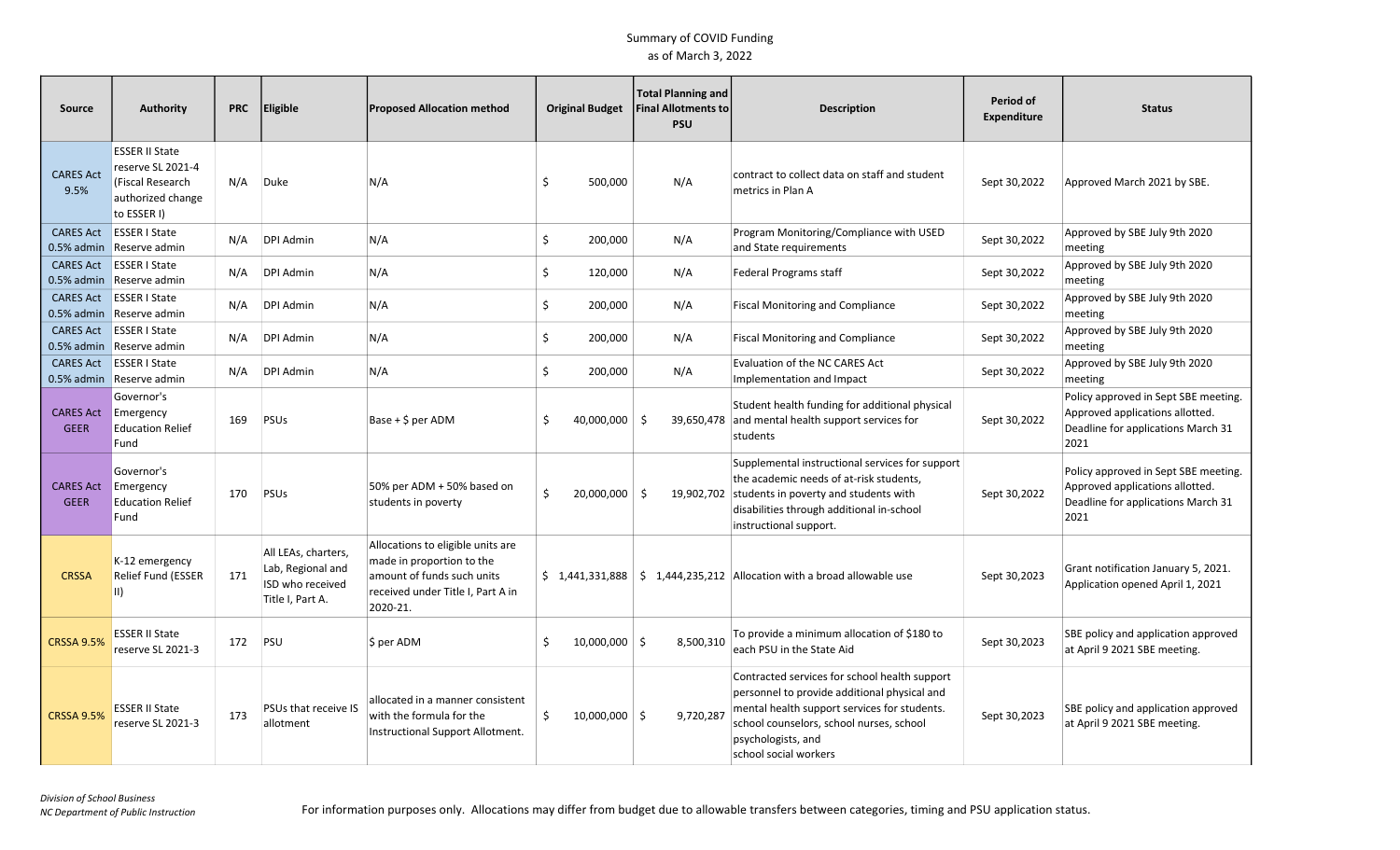| <b>Source</b>     | <b>Authority</b>                                         | <b>PRC</b> | <b>Eligible</b>                             | <b>Proposed Allocation method</b> |    | <b>Original Budget</b> | <b>Total Planning and</b><br><b>Final Allotments to</b><br><b>PSU</b> | <b>Description</b>                                                                                                                                                                                                 | Period of<br><b>Expenditure</b> | <b>Status</b>                                                                                        |
|-------------------|----------------------------------------------------------|------------|---------------------------------------------|-----------------------------------|----|------------------------|-----------------------------------------------------------------------|--------------------------------------------------------------------------------------------------------------------------------------------------------------------------------------------------------------------|---------------------------------|------------------------------------------------------------------------------------------------------|
| <b>CRSSA 9.5%</b> | <b>ESSER II State</b><br>reserve SL 2021-3               | 174        | PSUs participating in<br><b>NSLP</b>        | Formula per ADM                   | -Ś | $10,000,000$ \$        | 9,904,414                                                             | School nutrition. allocation of grants shall be<br>prioritized to public school units based on need<br>as demonstrated by the expenditure of existing<br>federal funding received for COVID-19 related<br>impacts. | Sept 30,2023                    | SBE policy approved September 2021                                                                   |
| CRSSA 9.5%        | <b>ESSER II State</b><br>reserve SL 2021-3               | 175        | Nonprofits                                  | Grant                             | .s | 15,000,000 \$          |                                                                       | 15,000,000 ELISS (up to \$200K admin)                                                                                                                                                                              | Sept 30,2023                    | SBE policy and application approved<br>at April 9 SBE meeting. SBE approval<br>of awards in Oct 2021 |
| <b>CRSSA 9.5%</b> | <b>ESSER II State</b><br>reserve SL 2021-3               | 176        | PSUS                                        | Formula per K-12 ADM              | Ŝ. | $40,000,000$ \$        | 40,000,000                                                            | Grants to support in-person instruction<br>programs to address learning loss and provide<br>enrichment activities in the summer.                                                                                   | Sept 30,2023                    | SBE policy approved September 2021                                                                   |
| <b>CRSSA 9.5%</b> | <b>ESSER II State</b><br>reserve SL 2021-3               | 177        | PSUs                                        | Formula per 6-12 ADM              | \$ | 26,046,144             | -Ś<br>26,046,144                                                      | in-person instruction programs to address<br>learning loss and provide enrichment activities<br>in the summer.                                                                                                     | Sept 30,2023                    | SBE policy approved September 2021                                                                   |
| <b>CRSSA 9.5%</b> | <b>ESSER II State</b><br>Reserve SL2021-3<br>Section 1.7 | 178        | PSUS                                        | Formula per K-8 ADM               | Ŝ. | $8,200,000$ \$         |                                                                       | 8,171,665 Competency Based Assessment                                                                                                                                                                              | Sept 30,2023                    | SBE policy approved April 2021.<br>Updated September 2021                                            |
| <b>CRSSA 9.5%</b> | <b>ESSER II State</b><br>reserve SL 2021-3               | N/A        | <b>Board of Governors</b><br>of UNC         | Transfer                          | \$ | 1,000,000              | N/A                                                                   | North Carolina New Teacher Support Program                                                                                                                                                                         | Sept 30,2023                    | Funds transferred                                                                                    |
| <b>CRSSA 9.5%</b> | <b>ESSER II State</b><br>reserve SL 2021-3               | N/A        | Dept Natural &<br><b>Cultural Resources</b> | Transfer                          | \$ | 500,000                | N/A                                                                   | State Library for the NC Kids Digital Library<br>project                                                                                                                                                           | Sept 30,2023                    | <b>Funds transferred</b>                                                                             |
| <b>CRSSA 9.5%</b> | <b>ESSER II State</b><br>reserve SL 2021-3               | N/A        | <b>Wildlife Resources</b><br>Commission     | Transfer                          | \$ | 1,200,000              | N/A                                                                   | Outdoor Heritage Advisory Council's NC<br>Schools Go Outside grant program                                                                                                                                         | Sept 30,2023                    | <b>Funds transferred</b>                                                                             |
| <b>CRSSA 9.5%</b> | <b>ESSER II State</b><br>reserve SL 2021-3               | N/A        | <b>Residential Schools</b>                  | Administered by DPI               | \$ | 500,000                | N/A                                                                   | school nutrition, cleaning and sanitizing,<br>learning resources,                                                                                                                                                  | Sept 30,2023                    |                                                                                                      |
| <b>CRSSA 9.5%</b> | <b>ESSER II State</b><br>reserve SL 2021-3               | N/A        | SAS                                         | N/A                               | \$ | 1,000,000              | N/A                                                                   | to contract with a third-party entity to collect,<br>analyze, and report data related to the overall<br>impacts of COVID                                                                                           | Sept 30,2023                    |                                                                                                      |
| <b>CRSSA 9.5%</b> | <b>ESSER II State</b><br>reserve SL 2021-3               | N/A        | N/A                                         | N/A                               | -Ś | 9,000,000              | N/A                                                                   | contract with a third-party entity to implement<br>a statewide cybersecurity program to improve<br>the cybersecurity infrastructure of the public<br>schools.                                                      | Sept 30,2023                    |                                                                                                      |
| <b>CRSSA 9.5%</b> | <b>ESSER II State</b><br>reserve SL 2021-3               | N/A        | Accenture                                   | N/A                               | -Ś | 1,000,000              | N/A                                                                   | to contract with a third-party entity to conduct<br>a statewide assessment of the cybersecurity<br>capabilities of public schools                                                                                  | Sept 30,2023                    | SBE approved April 9, 2021                                                                           |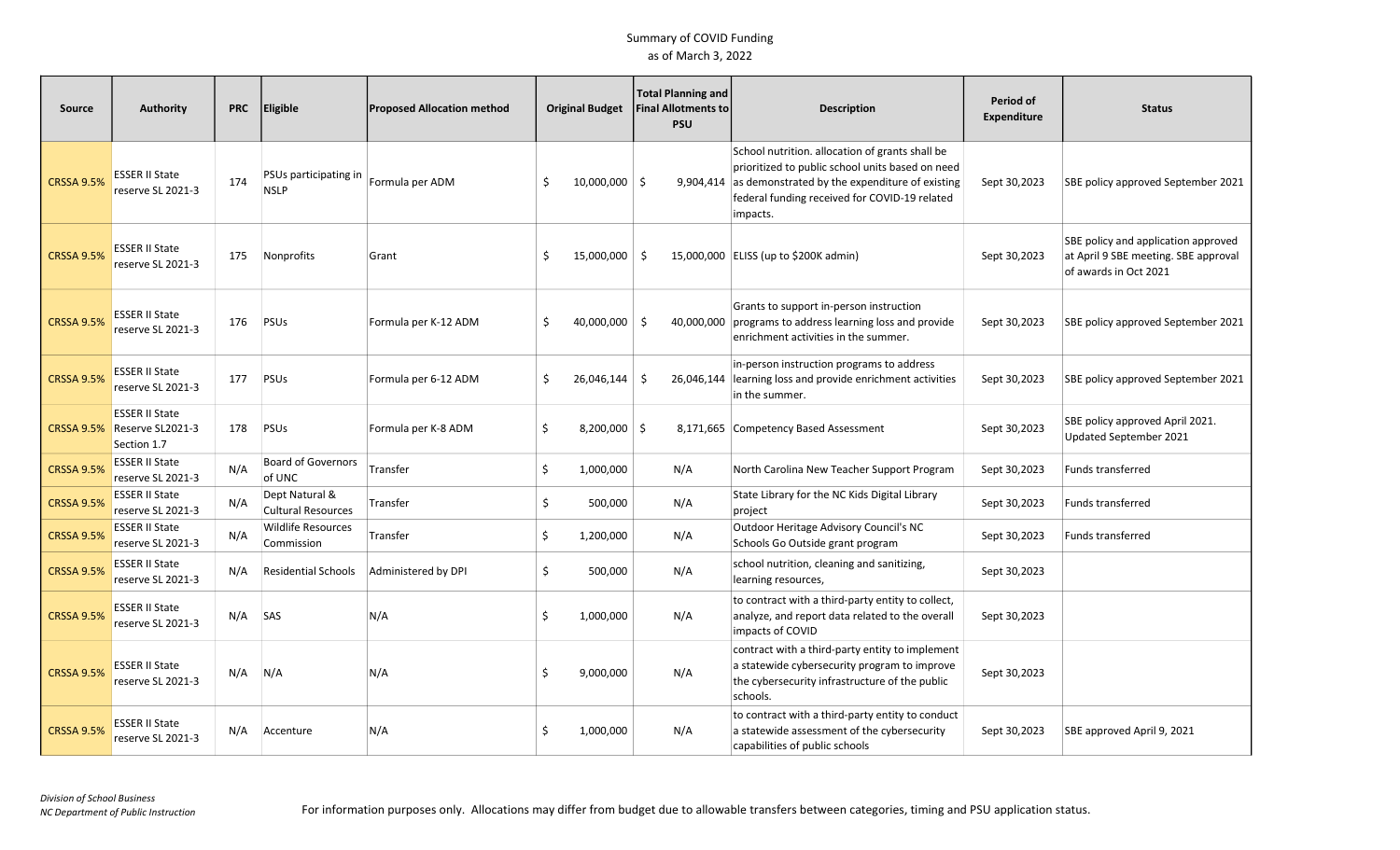| Source                     | <b>Authority</b>                                       | <b>PRC</b> | Eligible                                                                         | <b>Proposed Allocation method</b>                                                                                                             |    | <b>Original Budget</b> | <b>Total Planning and</b><br><b>Final Allotments to</b><br><b>PSU</b> | <b>Description</b>                                                                                                                                                                                                                                                                                      | Period of<br><b>Expenditure</b> | <b>Status</b>                                                                                         |
|----------------------------|--------------------------------------------------------|------------|----------------------------------------------------------------------------------|-----------------------------------------------------------------------------------------------------------------------------------------------|----|------------------------|-----------------------------------------------------------------------|---------------------------------------------------------------------------------------------------------------------------------------------------------------------------------------------------------------------------------------------------------------------------------------------------------|---------------------------------|-------------------------------------------------------------------------------------------------------|
| <b>CRSSA 9.5%</b>          | <b>ESSER II State</b><br>reserve SL 2021-3             | N/A        | Voyager Sopris<br>Learning                                                       | N/A                                                                                                                                           | .s | 12,000,000             | N/A                                                                   | contract to provide Language Essentials for<br>Teachers of Reading and Spelling training for<br>teachers                                                                                                                                                                                                | Sept 30,2023                    | Contract signed                                                                                       |
|                            | CRSSA 9.5% S.L. 2021-180                               | N/A        | <b>Residential Schools</b>                                                       | Administered by DPI                                                                                                                           | \$ | 55,000                 | N/A                                                                   | Bonus for residential school teachers and IS<br>personnel                                                                                                                                                                                                                                               | Sept 30,2023                    |                                                                                                       |
| <b>CRSSA 9.5%</b>          | <b>ESSER II-State</b><br>reserve-SBE                   | N/A        |                                                                                  | N/A                                                                                                                                           | \$ | 450,182                | N/A                                                                   | NCSBE staff salary to maintain data, run data<br>analytics, and evaluate and report on progress<br>on Strategic Plan, Leandro, Operation Polaris,<br>and Covid19 Recovery Efforts; contract with<br>Harvard University on data analytics; and<br>amend contract to expand the current Data<br>Dashboard | Sept 30,2023                    | SBE approved August 4, 2021                                                                           |
| <b>CRSSA 9.5%</b>          | <b>ESSER II-State</b><br>reserve-SBE                   | N/A        |                                                                                  | N/A                                                                                                                                           | \$ | 200,000                | N/A                                                                   | North Carolina Portrait of a Graduate - a<br>shared vision of the knowledge, skills and<br>abilities required for post-secondary success                                                                                                                                                                | Sept 30,2023                    | SBE approved November 8, 2021                                                                         |
| <b>CRSSA 9.5%</b>          | <b>ESSER II-State</b><br>reserve-SBE                   | N/A        |                                                                                  | N/A                                                                                                                                           | \$ | 150,000                | N/A                                                                   | Coaching Support for agency schools                                                                                                                                                                                                                                                                     | Sept 30,2023                    | SBE approved November 8, 2021                                                                         |
| <b>CRSSA 9.5%</b>          | <b>ESSER II-State</b><br>reserve-SBE                   | N/A        |                                                                                  | N/A                                                                                                                                           | \$ | 500,000                | N/A                                                                   | <b>Promising Practices</b>                                                                                                                                                                                                                                                                              | Sept 30,2023                    | SBE approved November 8, 2021                                                                         |
| <b>CRSSA 9.5%</b>          | <b>ESSER II-State</b><br>reserve-SBE                   | N/A        |                                                                                  | N/A                                                                                                                                           | \$ | 2,300,000              | N/A                                                                   | <b>Coaching Support</b>                                                                                                                                                                                                                                                                                 | Sept 30,2023                    | SBE approved November 8, 2021                                                                         |
| <b>CRSSA 9.5%</b>          | <b>ESSER II-State</b><br>reserve-SBE                   | N/A        |                                                                                  | N/A                                                                                                                                           | \$ | 150,000                | N/A                                                                   | <b>UNC World View</b>                                                                                                                                                                                                                                                                                   | Sept 30,2023                    | SBE approved November 8, 2021                                                                         |
| <b>CRSSA 9.5%</b>          | <b>ESSER II- State</b><br>reserve-SBE                  | N/A        |                                                                                  | N/A                                                                                                                                           | \$ | 175,000                | N/A                                                                   | Development of School Socio-Emotional<br>Profiles                                                                                                                                                                                                                                                       | Sept 30,2023                    | SBE approved November 8, 2021                                                                         |
| <b>CRSSA 0.5%</b><br>Admin | <b>ESSER II State</b><br>reserve admin                 | N/A        | N/A                                                                              | N/A                                                                                                                                           | Ŝ. | 8,012,955              | N/A                                                                   | Administration maximum                                                                                                                                                                                                                                                                                  | Sept 30,2023                    |                                                                                                       |
| <b>ARP</b>                 | K-12 emergency<br>Relief Fund (ESSER<br>III)           | 181        | All LEAs, charters,<br>Lab, Regional and<br>ISD who received<br>Title I, Part A. | Allocations to eligible units are<br>made in proportion to the<br>amount of funds such units<br>received under Title I, Part A in<br>2020-21. |    |                        | $$3,241,602,328 \mid $3,224,272,535$                                  | Allocation with a broad allowable use. 20%<br>must be used to address learning loss                                                                                                                                                                                                                     | Sept 30,2024                    | Federal bill signed March 10, 2021.<br>SBE policy and application approved<br>at April 9 SBE meeting. |
| ARP 9.5%                   | <b>ESSER III State</b><br>Reserve SL2021-25<br>Sec 3.5 | 182        | PSU                                                                              | \$ per ADM                                                                                                                                    | Ŝ. | 20,000,000 \$          | 18,842,222                                                            | To provide a minimum allocation of \$400 to<br>each PSU in the State Aid                                                                                                                                                                                                                                | Sept 30,2024                    | Allotment policy approved.<br>Application open.                                                       |
| <b>ARP 9.5%</b>            | S.L. 2021-180<br>Section 7.27.(a)(3)                   | 188        | PSU                                                                              | Pending                                                                                                                                       | \$ | $36,017,804$ \$        |                                                                       | 36,017,804 Summer enrichment programs                                                                                                                                                                                                                                                                   | Sept 30,2024                    | Allotment policy approved at March 3,<br>2022 SBE meeting                                             |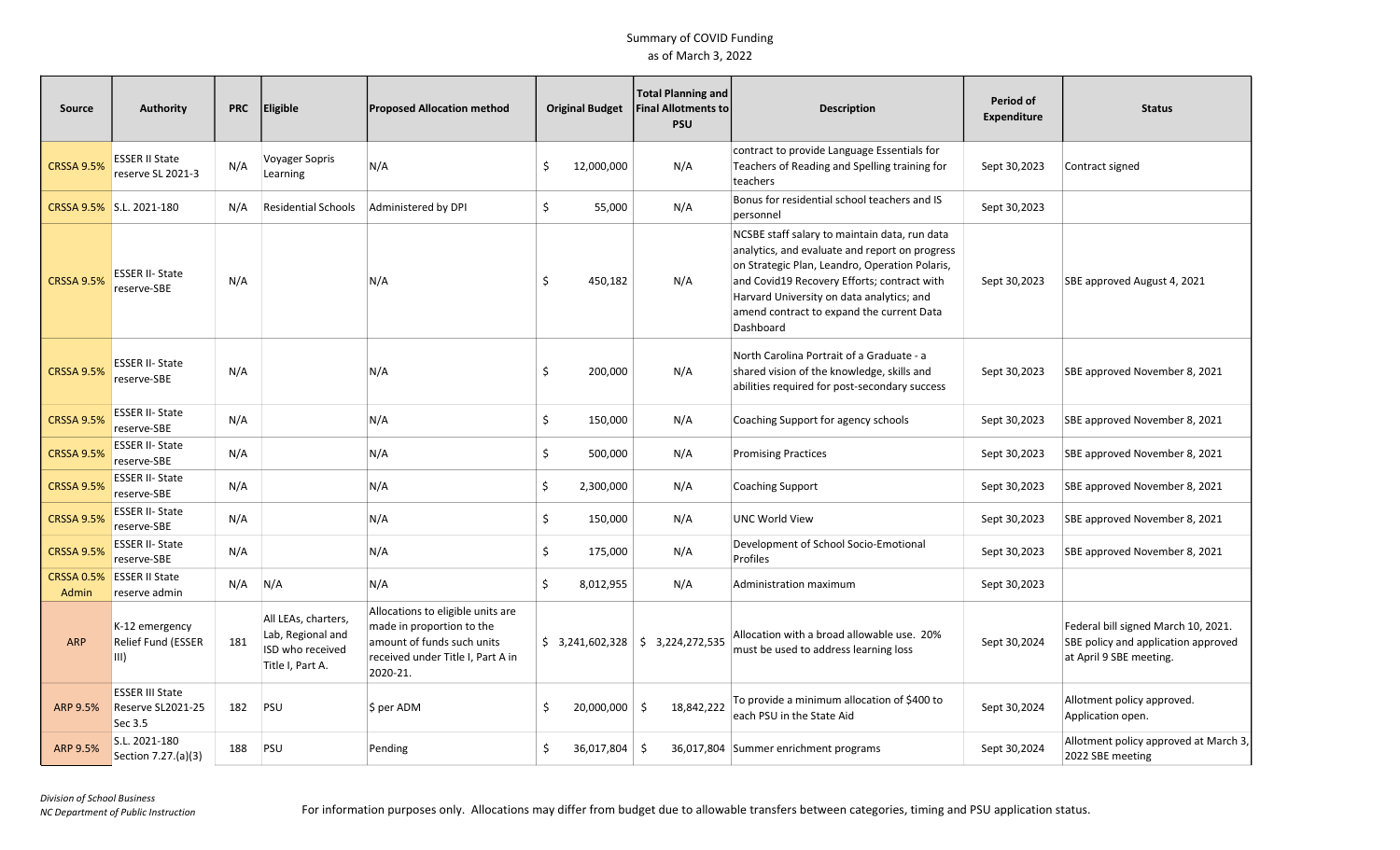| <b>Source</b>   | Authority                             | <b>PRC</b> | Eligible                                                              | <b>Proposed Allocation method</b> | <b>Original Budget</b> |                 | Total Planning and<br><b>Final Allotments to</b><br><b>PSU</b> | <b>Description</b>                                                                                                                                         | Period of<br><b>Expenditure</b> | <b>Status</b>                                                |
|-----------------|---------------------------------------|------------|-----------------------------------------------------------------------|-----------------------------------|------------------------|-----------------|----------------------------------------------------------------|------------------------------------------------------------------------------------------------------------------------------------------------------------|---------------------------------|--------------------------------------------------------------|
| ARP 9.5%        | S.L. 2021-180<br>Section 7.27.(a)(4)  | 189        | PSU                                                                   | Pending                           | Ś.                     | $36,017,804$ \$ | 36,017,804                                                     | Instructional year programs, including after-<br>school and before-school                                                                                  | Sept 30,2024                    | Allotment policy approved at March 3,<br>2022 SBE meeting    |
| ARP 9.5%        | S.L. 2021-180<br>Section 7.27.(a)(8)  | 190        | LEAs only                                                             | By application                    | \$                     | $500,000$ \$    | 500.000                                                        | Training, consultation, and ongoing support for<br>NC Preschool Pyramid Model                                                                              | Sept 30,2024                    | Allotment policy approved at February<br>3, 2022 SBE meeting |
| <b>ARP 9.5%</b> | S.L. 2021-180<br>Section 7.27.(a)(13) | 191        | PSU                                                                   | Student drop out in 20-21         | Ś.                     | $7,265,134$ \$  |                                                                | 7,265,134 Identify and locate missing students                                                                                                             | Sept 30,2024                    | Allotment policy approved at March 3,<br>2022 SBE meeting    |
| ARP 9.5%        | S.L. 2021-180<br>Section 7.27.(a)(21) | 192        | PSU                                                                   | ADM                               | Š.                     | $16,000,000$ \$ | 16,000,000                                                     | To mitigate cyberbullying, monitor student<br>internet activity, monitor classroom<br>educational devices, and assist with suicide<br>prevention services. | Sept 30,2024                    | Allotment policy approved at January<br>6, 2022 SBE meeting  |
| ARP 9.5%        | S.L. 2021-180<br>Section 7.27.(a)(22) | 193        | PSU                                                                   | ADM                               | S                      | $5,000,000$ \$  |                                                                | 5,000,000 Gaggle.net contract                                                                                                                              | Sept 30,2024                    | Allotment policy approved at January<br>6, 2022 SBE meeting  |
| ARP 9.5%        | S.L. 2021-180<br>Section 7.27.(a)(23) | 194        | Nationally Certified<br><b>CTE Programs</b>                           | Course enrollment                 | Ś.                     | $400,000$ \$    | 400.000                                                        | Hospitality CTE programs outside traditional<br>classroom instruction                                                                                      | Sept 30,2024                    | Allotment policy approved at March 3,<br>2022 SBE meeting    |
| <b>ARP 9.5%</b> | S.L. 2021-180                         | 195        | Qualifying schools<br>per bill language                               | By application                    | Ś.                     | 18,000,000      | 5,000,000<br>Ś.                                                | Grants to PSUs for implementation of school<br>improvement projects                                                                                        | Sept 30,2024                    | Allotment policy approved at March 3,<br>2022 SBE meeting    |
|                 | Section 7.27.(a)(24)                  | N/A        | N/A                                                                   | N/A                               |                        |                 | N/A                                                            | 20 DPI FTE to design and implement a<br>leadership institute and manage grants                                                                             |                                 |                                                              |
| ARP 9.5%        | S.L. 2021-180<br>Section 7.27.(a)(25) | 196        | LEAs only                                                             | By application                    | Ś.                     | $2,500,000$ \$  |                                                                | 2,500,000 Pilot program for STEM with Plasma Games                                                                                                         | Sept 30,2024                    | Allotment policy approved at February<br>3, 2022 SBE meeting |
| ARP 9.5%        | S.L. 2021-180<br>Section 7.27.(a)(26) | 197        | Authorized schools<br>per bill language                               | \$250 per ADM grades 6-9          | Ś.                     | $2,500,000$ \$  | 2.152.750                                                      | To establish a program to support middle<br>school students who read below grade level                                                                     | Sept 30,2024                    | Allotment policy approved at March 3,<br>2022 SBE meeting    |
| ARP 9.5%        | S.L. 2021-180<br>Section 7.27.(a)(28) | 198        | PSU. Qualifying<br>schools per bill<br>language                       | By application                    | Ś.                     | $1,200,000$ \$  |                                                                | 1,200,000 Reimburse teachers for NBPTS certification fee                                                                                                   | Sept 30,2024                    | Allotment policy approved at February<br>3, 2022 SBE meeting |
| ARP 9.5%        | S.L. 2021-180<br>Section 7.27.(a)(31) | 201        | PSU                                                                   | By application                    | S                      | $1,600,000$ \$  | 1,600,000                                                      | To establish the Educational and Competitive<br>After-School Robotics Grant Program                                                                        | Sept 30,2024                    | Allotment policy approved at February<br>3, 2022 SBE meeting |
| ARP 9.5%        | S.L. 2021-180<br>Section 7.27.(a)(32) | 202        | LEAs and charter<br>schools, excluding<br>schools virtual<br>charters | Per student above 20-21 ADM       |                        | $1,100,000$ \$  |                                                                | 1,100,000 \$600/mo for each student above ADM                                                                                                              | Sept 30,2024                    | Allotment policy approved at January<br>6, 2022 SBE meeting  |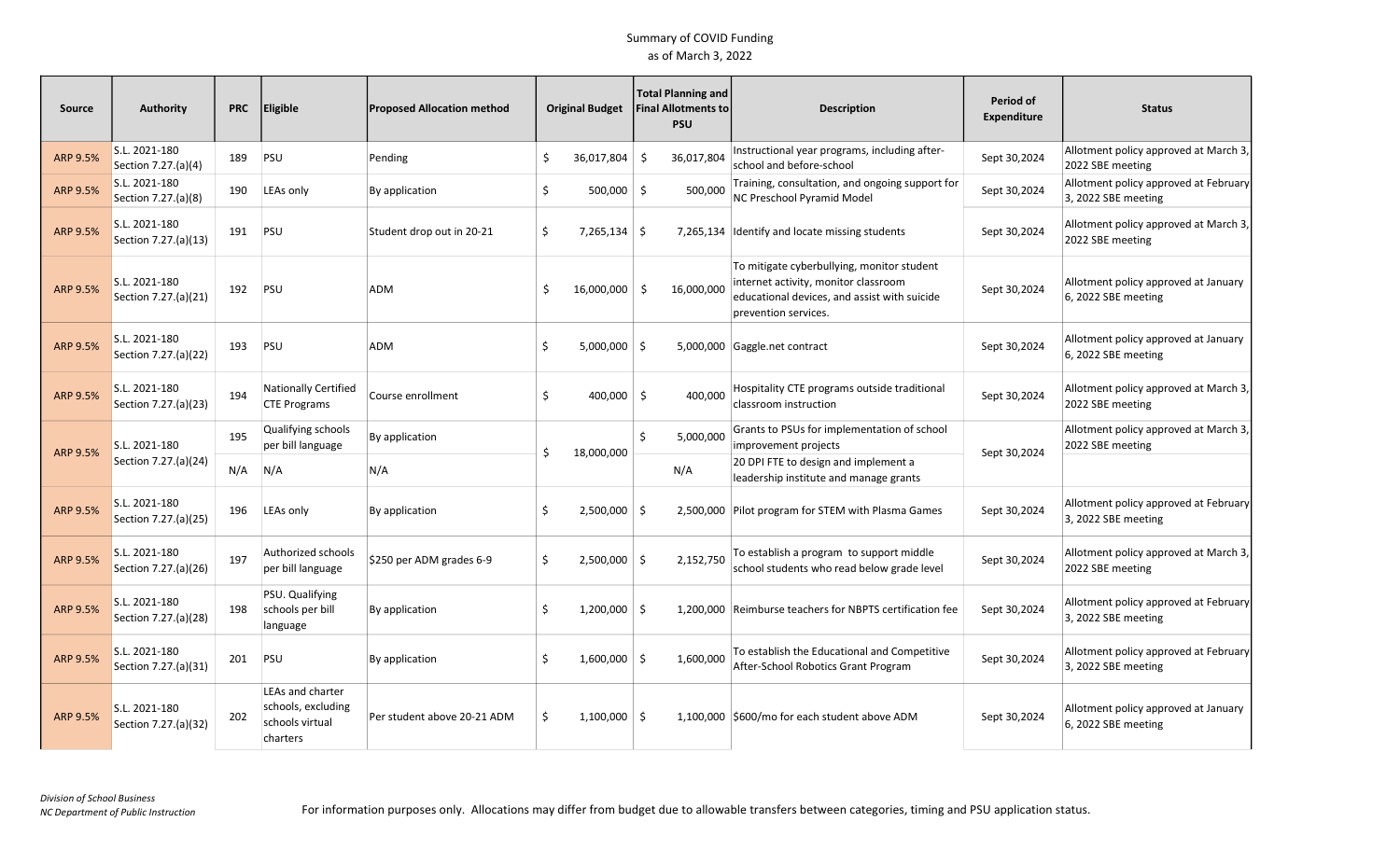| <b>Source</b>   | Authority                                              | <b>PRC</b> | Eligible                          | <b>Proposed Allocation method</b> |     | <b>Original Budget</b> | <b>Total Planning and</b><br><b>Final Allotments to</b><br><b>PSU</b> | <b>Description</b>                                                                                                                                             | Period of<br><b>Expenditure</b> | <b>Status</b>                                                                                          |
|-----------------|--------------------------------------------------------|------------|-----------------------------------|-----------------------------------|-----|------------------------|-----------------------------------------------------------------------|----------------------------------------------------------------------------------------------------------------------------------------------------------------|---------------------------------|--------------------------------------------------------------------------------------------------------|
| ARP 9.5%        | S.L. 2021-180<br>Section 7.27.(a)(34)                  | 203        | PSU                               | Per teacher                       | \$. | $100,000,000$ \$       | 100,000,000                                                           | \$1000 bonus for qualifying state-funded<br>teachers                                                                                                           | Sept 30,2024                    | Allotment policy approved at January<br>6, 2022 SBE meeting                                            |
| ARP 9.5%        | S.L. 2021-180<br>Section 7.27.(a)(29)                  | 204        | PSU                               | By application                    | \$  | $1,700,000$ \$         |                                                                       | 1,700,000 School Psychologists Grant Program                                                                                                                   | Sept 30,2024                    | Allotment policy approved at February<br>3, 2022 SBE meeting                                           |
| ARP 9.5%        | S.L. 2021-180<br>Section 7.27.(a)(30)                  | 205        | LEA                               | Formula                           | \$  | $400,000$ \$           |                                                                       | 400,000 Driver education programs                                                                                                                              | Sept 30,2024                    | Allotment policy approved at January<br>6, 2022 SBE meeting. Amended policy<br>approved March 3, 2022. |
| ARP 9.5%        | <b>ESSER III State</b><br>Reserve SL2021-25<br>Sec 3.5 | N/A        | <b>Residential Schools</b>        | $$500,000$ per school             | \$  | 1,500,000              | N/A                                                                   | For school repair and maintenance to reduce<br>virus spread                                                                                                    | Sept 30,2024                    | Purchasing underway                                                                                    |
| ARP 9.5%        | S.L. 2021-180<br>Section 7.27.(a)(5)                   | N/A        | <b>Voyager Sopris</b><br>Learning | N/A                               | \$  | 37,500,000             | N/A                                                                   | Teacher and principal professional<br>development for implementing the Science of<br>Reading                                                                   | Sept 30,2024                    | Contract signed                                                                                        |
| ARP 9.5%        | S.L. 2021-180<br>Section 7.27.(a)(6)                   | N/A        | Vendor TBD                        | N/A                               | \$  | 1,000,000              | N/A                                                                   | To contract with a third-party entity to assess<br>the impact of COVID-19 on PSUs and the<br>responses of the State to the challenges<br>presented by COVID-19 | Sept 30,2024                    |                                                                                                        |
| ARP 9.5%        | S.L. 2021-180<br>Section 7.27.(a)(7)                   | N/A        | <b>NC ED Corps</b>                | N/A                               | \$  | 13,500,000             | N/A                                                                   | Recruit, train, and deploy tutors and mentors<br>to PSUs                                                                                                       | Sept 30,2024                    | Contract signed                                                                                        |
| ARP 9.5%        | S.L. 2021-180<br>Section 7.27.(a)(9)                   | N/A        | Vendor TBD                        | N/A                               | \$  | 2,000,000              | N/A                                                                   | Software platform to track subscription<br>services and technology                                                                                             | Sept 30,2024                    |                                                                                                        |
| ARP 9.5%        | S.L. 2021-180<br>Section 7.27.(a)(10)                  | N/A        | Vendor TBD                        | N/A                               | \$  | 9,000,000              | N/A                                                                   | Software platform to evaluate and improve<br>student learning and performance                                                                                  | Sept 30,2024                    |                                                                                                        |
| ARP 9.5%        | S.L. 2021-180<br>Section 7.27.(a)(11)                  | N/A        | N/A                               | N/A                               | Ś   | 200,000                | N/A                                                                   | 1 FTE to manage the subscription and<br>technology software platform                                                                                           | Sept 30,2024                    |                                                                                                        |
| ARP 9.5%        | S.L. 2021-180<br>Section 7.27.(a)(12)                  | N/A        | The Innovation<br>Project         | N/A                               | \$  | 8,000,000              | N/A                                                                   | To create the NC High-Tech Learning<br>Accelerator                                                                                                             | Sept 30,2024                    |                                                                                                        |
| <b>ARP 9.5%</b> | S.L. 2021-180<br>Section 7.27.(a)(14)                  | N/A        | <b>State Auditor</b>              | N/A                               | Ś.  | 350,000                | N/A                                                                   | State Auditor for analysis of attendance and<br>truancy policies and procedures                                                                                | Sept 30,2024                    |                                                                                                        |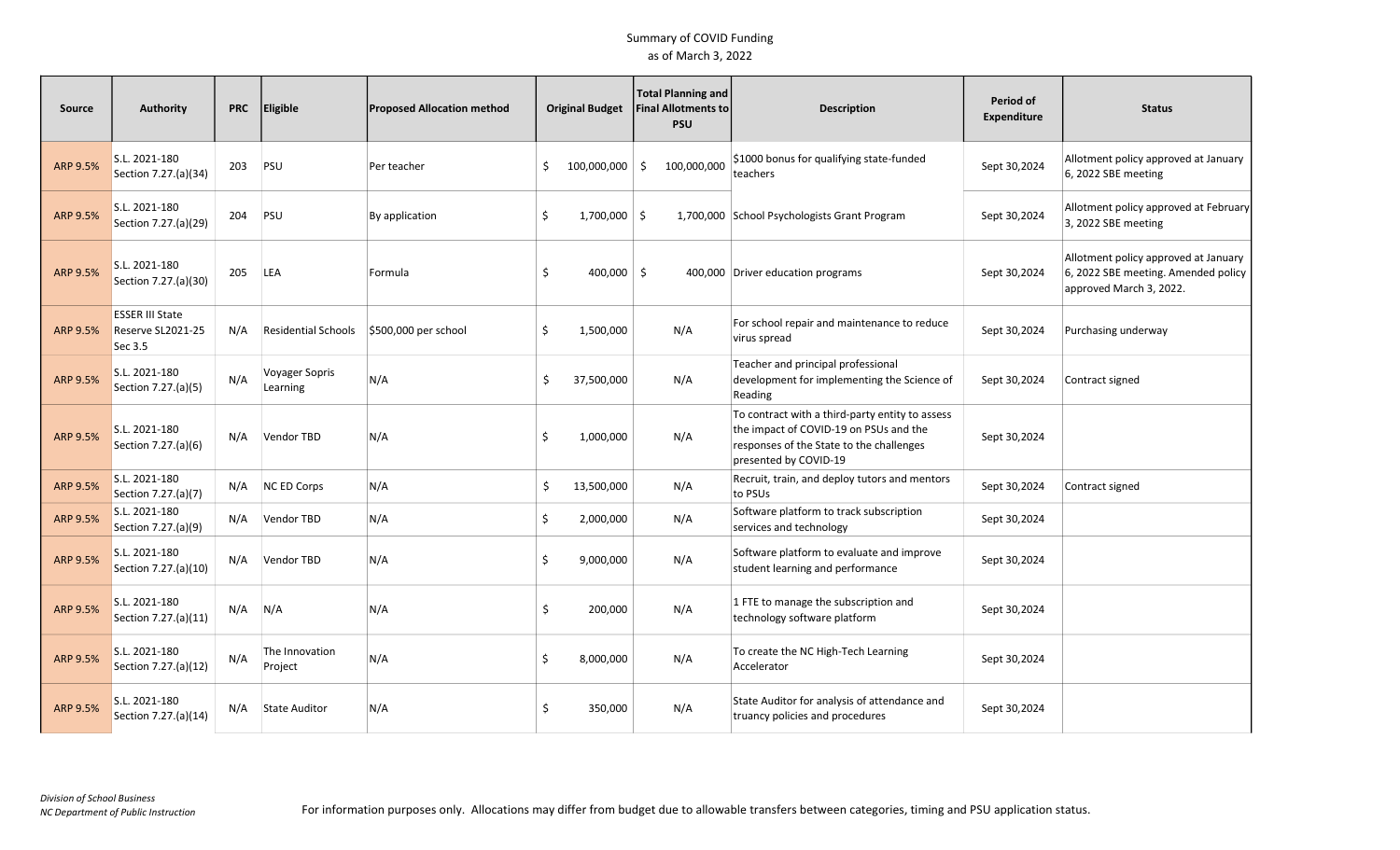| Source                                 | <b>Authority</b>                        | <b>PRC</b> | Eligible                                                                          | <b>Proposed Allocation method</b>       |    | <b>Original Budget</b> | Total Planning and<br><b>Final Allotments to</b><br><b>PSU</b> | <b>Description</b>                                                                                                                    | Period of<br>Expenditure | <b>Status</b>                                  |
|----------------------------------------|-----------------------------------------|------------|-----------------------------------------------------------------------------------|-----------------------------------------|----|------------------------|----------------------------------------------------------------|---------------------------------------------------------------------------------------------------------------------------------------|--------------------------|------------------------------------------------|
| ARP 9.5%                               | S.L. 2021-180<br>Section 7.27.(a)(15)   | N/A        | N/A                                                                               | N/A                                     | Ś. | 2,500,000              | N/A                                                            | 5 FTE in Office of Learning Recovery and<br>Acceleration                                                                              | Sept 30,2024             |                                                |
| ARP 9.5%                               | S.L. 2021-180<br>Section 7.27.(a)(16)   | N/A        | Vendor TBD                                                                        | N/A                                     | Ś. | 1,000,000              | N/A                                                            | Database for bonds, vendors, purchased<br>products and services; software platform to<br>advertise RFPs nationally                    | Sept 30,2024             |                                                |
| ARP 9.5%                               | S.L. 2021-180<br>Section 7.27.(a)(17)   | N/A        | Beginnings for<br>Parents of Children<br>Who Are Deaf or<br>Hard of Hearing, Inc. | N/A                                     | Ŝ. | 1,000,000              | N/A                                                            | Outreach to and support of North Carolina<br>families affected by COVID-19                                                            | Sept 30,2024             |                                                |
| ARP 9.5%                               | S.L. 2021-180<br>Section 7.27.(a)(18)   | N/A        | UNC Board of<br>Governors                                                         | N/A                                     | \$ | 7,042,000              | N/A                                                            | UNC Board of Governors for National College<br>Advising Corps, Inc.                                                                   | Sept 30,2024             |                                                |
| ARP 9.5%                               | S.L. 2021-180<br>Section 7.27.(a)(19)   | N/A        | Schools that Lead,<br>Inc.                                                        | N/A                                     | Ŝ. | 970,000                | N/A                                                            | Online platform that allows teachers to share<br>student performance improvement methods;<br>to support the Schools That Lead Program | Sept 30,2024             |                                                |
| ARP 9.5%                               | S.L. 2021-180<br>Section 7.27.(a)(20)   | N/A        | Communities in<br>Schools of NC                                                   | N/A                                     | Ś. | 3,900,000              | N/A                                                            | Expand services and provide summer programs                                                                                           | Sept 30,2024             |                                                |
| ARP 9.5%                               | S.L. 2021-180<br>Section 7.27.(a)(27)   | N/A        | NC Museum of Art,<br><b>NC DNCR</b>                                               | N/A                                     | Ŝ. | 500,000                | N/A                                                            | <b>NCMA Kids Program</b>                                                                                                              | Sept 30,2024             |                                                |
| ARP 9.5%                               | S.L. 2021-180<br>Section 7.27.(a)(33)   | N/A        | Betabox, Inc.                                                                     | N/A                                     | Ŝ. | 2,042,000              | N/A                                                            | STEM resources in schools                                                                                                             | Sept 30,2024             |                                                |
| ARP 0.5%<br>Admin                      | <b>ESSER III State</b><br>reserve admin | N/A        | N/A                                                                               | N/A                                     | \$ | 18,008,902             | N/A                                                            | Administration maximum                                                                                                                | Sept 30,2024             |                                                |
| <b>ARP</b><br><b>Homeless</b><br>Youth | <b>ESSER III</b>                        | 183        | LEAs, Charter with<br>identified homeless N/A<br>students                         |                                         | Ŝ. | 5,894,156 \$           |                                                                | To provide for the needs of homeless children<br>5,894,156 and youth (up to 25% reserved for state<br>activities)                     | Sept 30,2024             | Allotment policy approved June 3,<br>2021      |
| <b>ARP</b><br><b>Homeless</b><br>Youth | <b>ESSER III</b>                        | 184        | LEAs, Charter, Lab,<br>regional, ISD                                              | 50% Title I, Pt A/50% Homeless<br>Youth | \$ | 17,694,073             | -\$<br>17,694,073                                              | To provide for the needs of homeless children<br>and youth (up to 25% reserved for state<br>activities)                               | Sept 30,2024             | Allotment policy approved September<br>2, 2021 |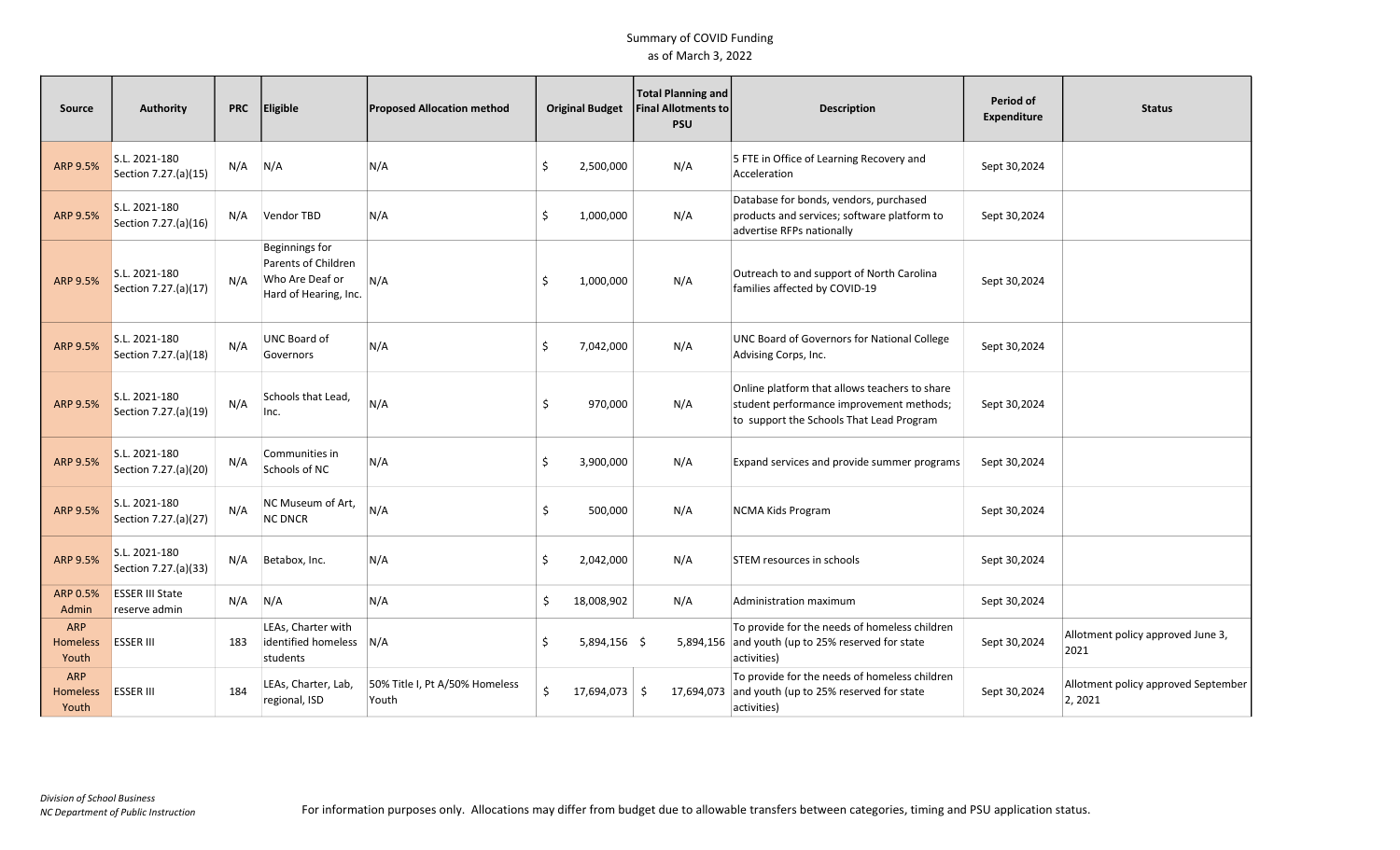| Source                                        | <b>Authority</b>                            | <b>PRC</b> | Eligible                                                                                                     | <b>Proposed Allocation method</b>                                                                                                                                                                                      | <b>Original Budget</b>                | <b>Total Planning and</b><br>Final Allotments to<br><b>PSU</b> | <b>Description</b>                                                                                                                                                                                                   | Period of<br><b>Expenditure</b>                     | <b>Status</b>                                               |
|-----------------------------------------------|---------------------------------------------|------------|--------------------------------------------------------------------------------------------------------------|------------------------------------------------------------------------------------------------------------------------------------------------------------------------------------------------------------------------|---------------------------------------|----------------------------------------------------------------|----------------------------------------------------------------------------------------------------------------------------------------------------------------------------------------------------------------------|-----------------------------------------------------|-------------------------------------------------------------|
| <b>ARP IDEA</b>                               | <b>ESSER III</b>                            | 185        | LEA, Charter, state-<br>operated program<br>eligible under<br>section 613 of IDEA                            | Same as IDEA-Section 611 Grants<br>to States                                                                                                                                                                           | \$<br>$81,359,406$ \$                 | 81,359,406                                                     | To initiate, expand, and continue special<br>education and related services to children with<br>disabilities ages 3-21                                                                                               | Up to 27 months                                     | Allotment policy approved August 5,<br>2021                 |
| <b>ARP IDEA</b>                               | <b>ESSER III</b>                            | 186        | LEA, Charter, state-<br>operated program<br>eligible under<br>section 619 of IDEA                            | Same as IDEA-Section 619<br><b>Preschool Grants to States</b>                                                                                                                                                          | $6,121,734$ \$<br>Ś.                  | 6,121,734                                                      | To initiate and expand preschool special<br>education and related services program for<br>children with disabilities ages 3-5                                                                                        | Up to 27 months                                     | Allotment policy approved August 5,<br>2021                 |
| <b>ARP IDEA</b>                               | <b>ESSER III</b>                            | 187        | operated programs                                                                                            | For mandated PSUs, 15% of ARP<br><b>IDEA funds allotted under PRCs</b><br>LEAs, Charter, state- 185 and 186; for non-mandated<br>PSUs, up to and including 15% of<br>ARP IDEA funds allotted under<br>PRCs 185 and 186 | N/A - Transferred<br>from 185 and 186 |                                                                | To develop and implement coordinated, early<br>intervening services for students not identified<br>as needing special education or related services                                                                  | Up to 27 months                                     | Allotment policy approved August 5,<br>2021                 |
| State                                         | State COVID-19<br><b>Supplemental Funds</b> | 154        | LEAs, Charter, Lab,<br>regional                                                                              | ADM and wealth                                                                                                                                                                                                         | 50,000,000<br><sup>\$</sup>           | -\$<br>50,000,000                                              | Provides supplemental funding to public<br>schools for additional expenditures related to<br>school nutrition, child care, remote learning<br>and sanitation incurred due to school building<br>closure for COVID-19 | 2020                                                | March 1 to June 30, $\vert$ Allotted 3/31/2020 - Expired    |
| State                                         | HB1023 section 2.2                          | 056        | PSUs participating in<br>the NSLP or School<br>Breakfast or Summer By application<br>Food Service<br>Program |                                                                                                                                                                                                                        | $2,032,815$ \$<br>Ŝ.                  | 2,032,815                                                      | For transportation expenses related to<br>emergency school nutrition services                                                                                                                                        | 7/1/2020 to<br>beginning of 2020-<br>21 school year | Expired                                                     |
| State                                         | HB1023 section 2.3                          | N/A        | PSUs participating in<br>the NSLP                                                                            | N/A                                                                                                                                                                                                                    | 3,900,000<br>Ŝ.                       |                                                                | To provide school lunches at no cost to<br>students of all grade levels qualifying for<br>reduced-price meals in all schools participating<br>in the NSLP                                                            | 2020-21 school<br>year                              | DPI School Nutrition admin                                  |
| ARP - State<br>Federal<br><b>Reserve Fund</b> | S.L. 2021-180<br>Section 7.70(a)            | 140        | Specified schools                                                                                            | Authorized amount                                                                                                                                                                                                      | $18,148,000$ \$                       | 18,148,000                                                     | Smart School Bus Safety Pilot Program -<br>technology                                                                                                                                                                | Sept 30,2024                                        | Allotment policy approved at January<br>6, 2022 SBE meeting |